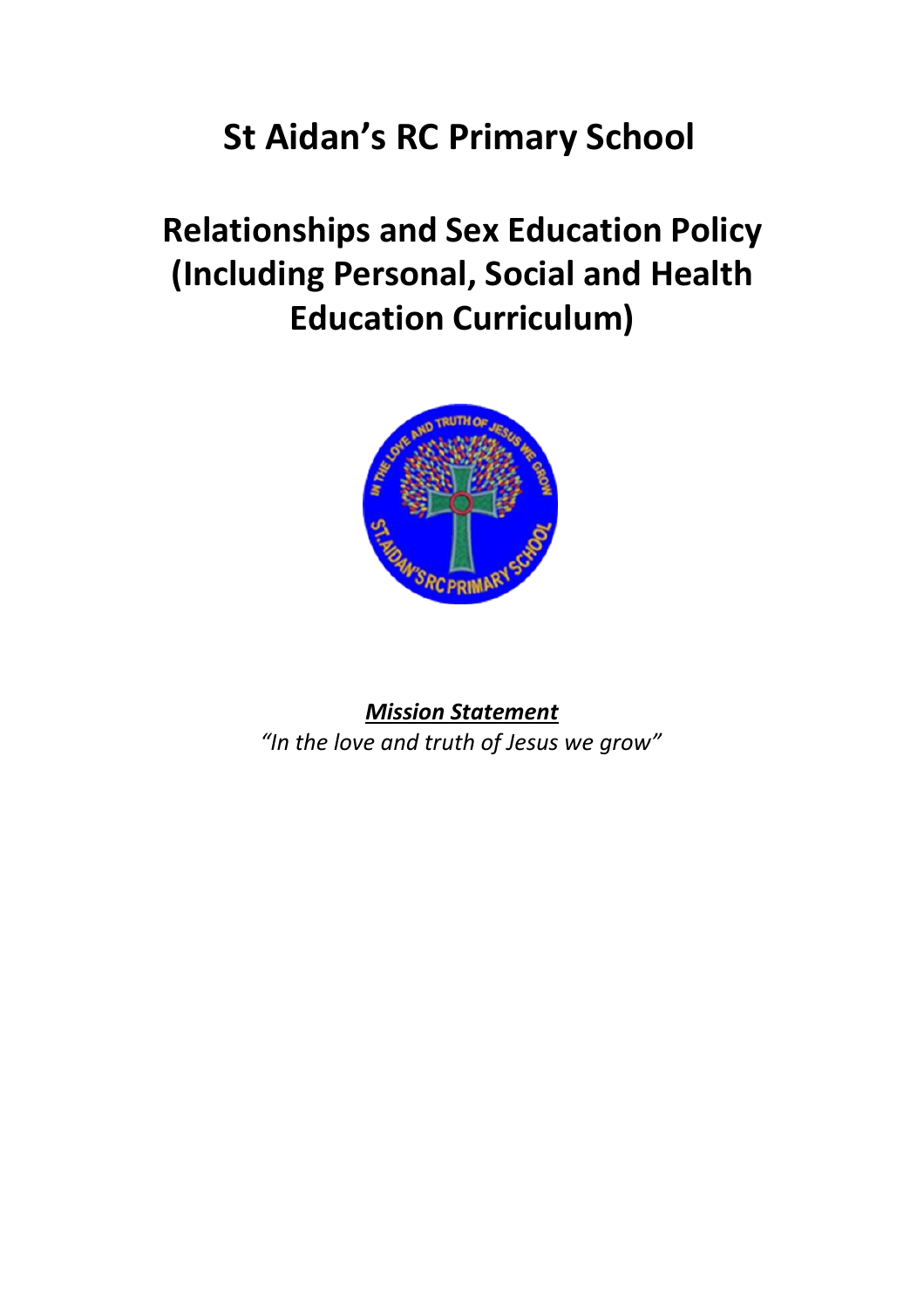#### **School Mission Statement**

In this policy the Governors and teachers, in partnership with pupils and their parents, set out their intentions with regard to relationships and sex education. (RSE) We set out our rationale for and approach to relationships and sex education in the school.

The DFE guidance defines RSE as "lifelong learning about physical, moral and emotional development. It is about the understanding of the importance of marriage and family life, stable and loving relationships, respect, love and care. It is also about the teaching of sex, sexuality and sexual health"<sup>1</sup>. It is about the development of the pupil's knowledge and understanding of her/him as a sexual being, about what it means to be fully human, called to live in right relationships with self and others and being enabled to make moral decisions in conscience. The DFE identifies three main elements: "attitudes and values, personal and social skills, and knowledge and understanding"*<sup>2</sup>* .

Following the Ofsted report in June 2021, 'Review of sexual abuse on schools and in colleges', we will now ensure we teach children about pressure from their peers and possible peer abuse they need to be aware of including online abuse. This will be covered in Lower key stage 2, Ten: Ten resources in the module, ' I am thankful' and addressed in further detail in Upper key stage 2 in the module, ' Under Pressure'. In Key stage 1, pupils learn what to do if they feel uncomfortable with what someone is asking them to do or is saying to them.

The reasons for our inclusion of RSE into our PSHE curriculum go further.

## **Rationale**

'I have come that you might have life and have it to the full'

## (Jn.10.10)

We are involved in relationships and sex education precisely because of our Christian beliefs about God and about the human person. The belief in the unique dignity of the human person made in the image and likeness of God underpins the approach to all education in a Catholic school. Our approach to RSE therefore is rooted in the Catholic Church's teaching of the human person and presented in a positive framework of Christian ideals.

At the heart of the Christian life is the Trinity, Father, Son and Spirit in communion, united in loving relationship and embracing all people and all creation. As a consequence of the Christian belief that we are made in the image and likeness of God, gender and sexuality are seen as God's gift, reflect God's beauty, and share in the divine creativity. RSE, therefore, will be placed firmly within the context of relationship as it is there that sexuality grows and develops.

Following the guidance of the Bishops of England and Wales<sup>3</sup> and as advocated by the DFE relationships and sex education will be firmly embedded in the PSHE framework as it is concerned with nurturing human wholeness and integral to the physical, spiritual, emotional, moral, social and intellectual development of pupils. It is centred on Christ's vision of being human as good news and will be positive and prudent, showing the potential for development, while enabling the dangers and risks involved to be understood and appreciated.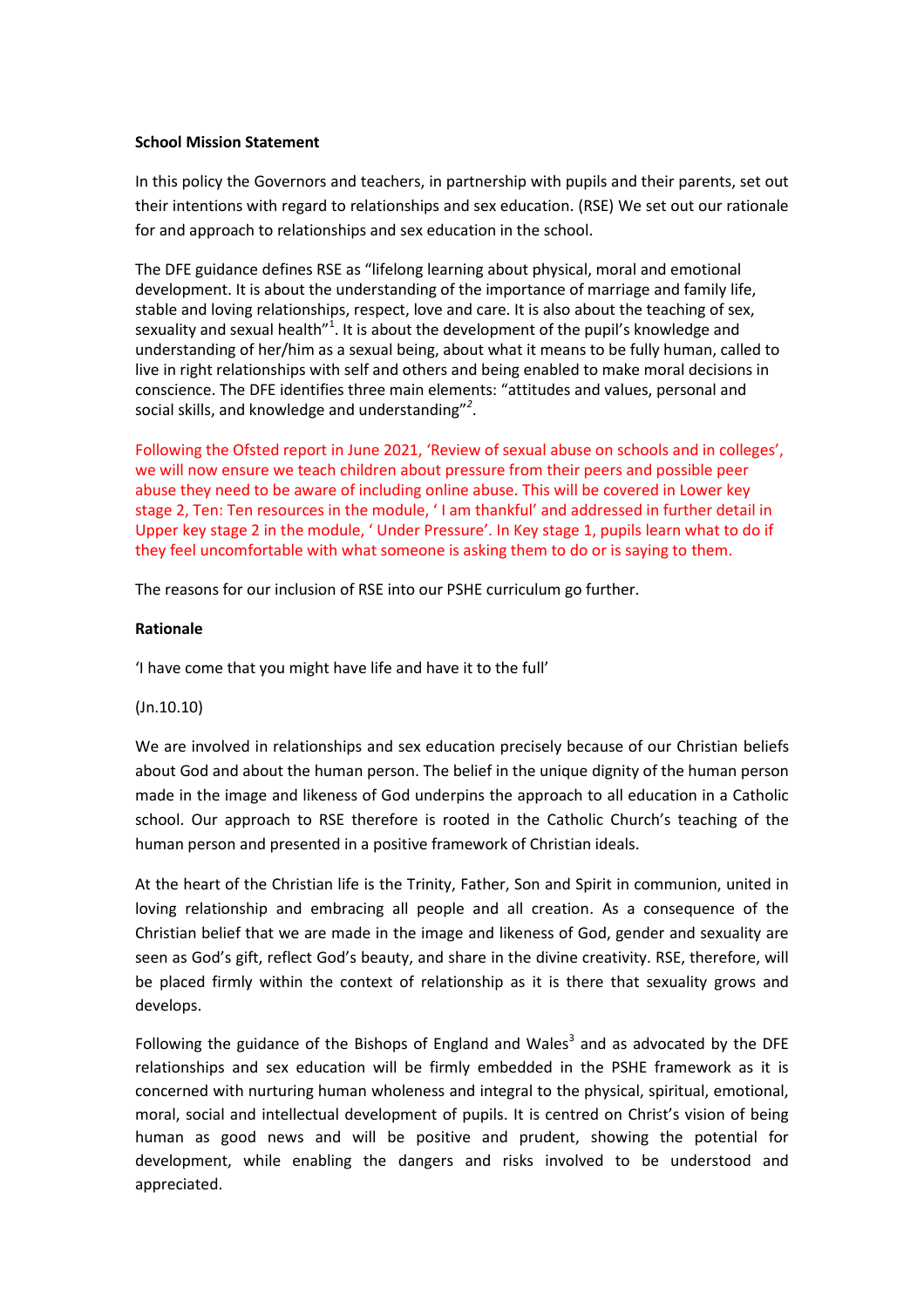All RSE will be in accordance with the Church's moral teaching. It will emphasise the central importance of marriage and the family whilst acknowledging that all pupils have a fundamental

<sup>1</sup> Sex and Relationship Education Guidance, DfEE, 2000<br><sup>2</sup>ibid<br><sup>3</sup>Education in Sexuality, Catholic Education Service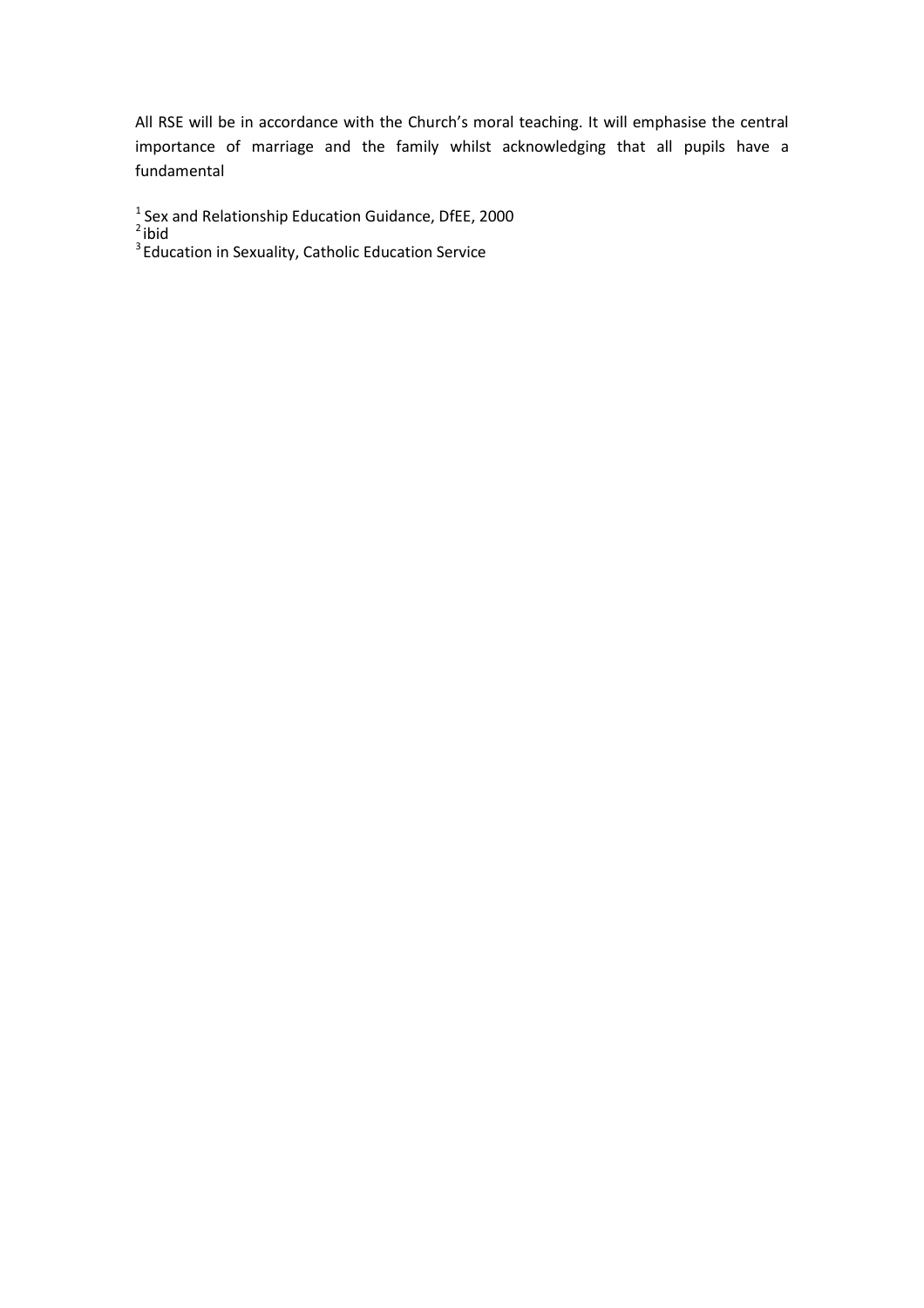right to have their life respected whatever household they come from and support will be provided to help pupils deal with different sets of values.

## **Aim of RSE and the Mission Statement**

In partnership with parents, we aim to provide children with a "positive and prudent sexual education" which is compatible with their physical, cognitive, psychological, and spiritual maturity, and rooted in a Catholic vision of education and the human person.

To develop the following **attitudes and virtues**:

- o respect for the dignity of every human being in their own person and in the person of others;
- o joy in the goodness of the created world and their own bodies;
- o responsibility for ones actions and a recognition of the impact of these on others;
- o recognising and valuing their own sexual identity and that of others;
- o cultural teaching of relationships;
- o celebrating the gift of life-long

love;

o recognising the importance of marriage and family life of all different types;

To develop the following **personal and social skills**:

- o making sound judgements and good choices;
- o loving and being loved, and the ability to form friendships and loving, stable relationships;
- o managing emotions within relationships including when relationships break down;
- o managing conflict positively, recognising the value of difference;
- o cultivating humility, mercy and compassion, learning to forgive and be forgiven;
- o developing self-esteem and confidence, demonstrating self-respect and empathy for others;
- o building resilience and the ability to resist unwanted pressures, recognising the influence and impact of the media, internet and peer groups;

To develop the following **knowledge and understanding**:

- o the Church's teaching on marriage and the importance of marriage and family life;
- o the centrality and importance of virtue in guiding human living and loving;
- o the physical and psychological changes that accompany puberty;
- o the facts about human reproduction, how love is expressed sexually and how sexual love plays an essential and sacred role in procreation;

These will be covered through overlapping themes within the Diocesan Primary Curriculum Framework for PSHE – moral, spiritual, physical, emotional and social development.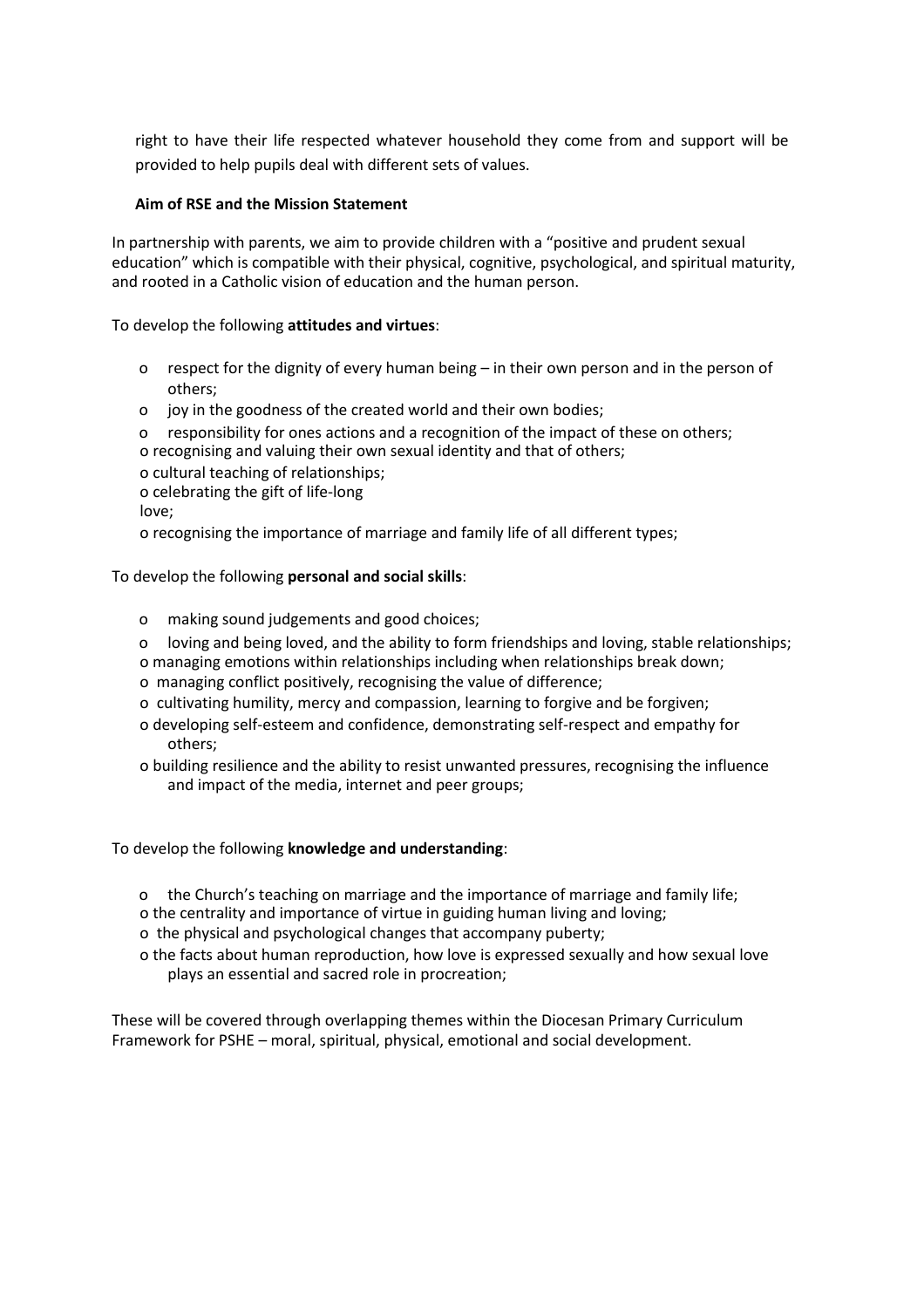## **Statutory Curriculum Requirements**

We are required to teach those aspects of RSE which are statutory parts of National Curriculum Science.

#### **Values and virtues**

Our programme enshrines Catholic values relating to the importance of stable relationships, marriage and family life. It also promotes those virtues which are essential in responding to God's call to love others with a proper respect for their dignity and the dignity of the human body. The following virtues will be explicitly explored and promoted: faithfulness, fruitfulness, chastity, integrity, prudence, mercy and compassion.

## **Balanced Curriculum**

Whilst promoting Catholic values and virtues and teaching in accordance with Church teaching, we will ensure that pupils are offered a balanced programme by ensuring that pupils receive clear scientific information as well as covering the law.

#### **Equality**

We will ensure equality by ensuring SRE is sensitive to the different needs of individual pupils and is taught in a way that does not subject pupils to discrimination. Lessons will also help children to realise the nature and consequences of discrimination, teasing, bullying and aggressive behaviours (including cyber‐bullying), use of prejudice‐based language and how to respond and ask for help.

## **Roles and Responsibilities**

#### **Governors**

Draw up the RSE policy, in consultation with parents and

teachers; Ensure that the policy is available to parents;

Ensure that the policy is in accordance with other whole school policies, e.g., SEN, the ethos of the school and our Christian beliefs;

Ensure that parents know of their right to withdraw their children;

Establish a link governor to share in the monitoring and evaluation of the programme, including resources used;

Ensure that the policy provides proper and adequate coverage of relevant National Curriculum science topics and the setting of RSE within PSHE.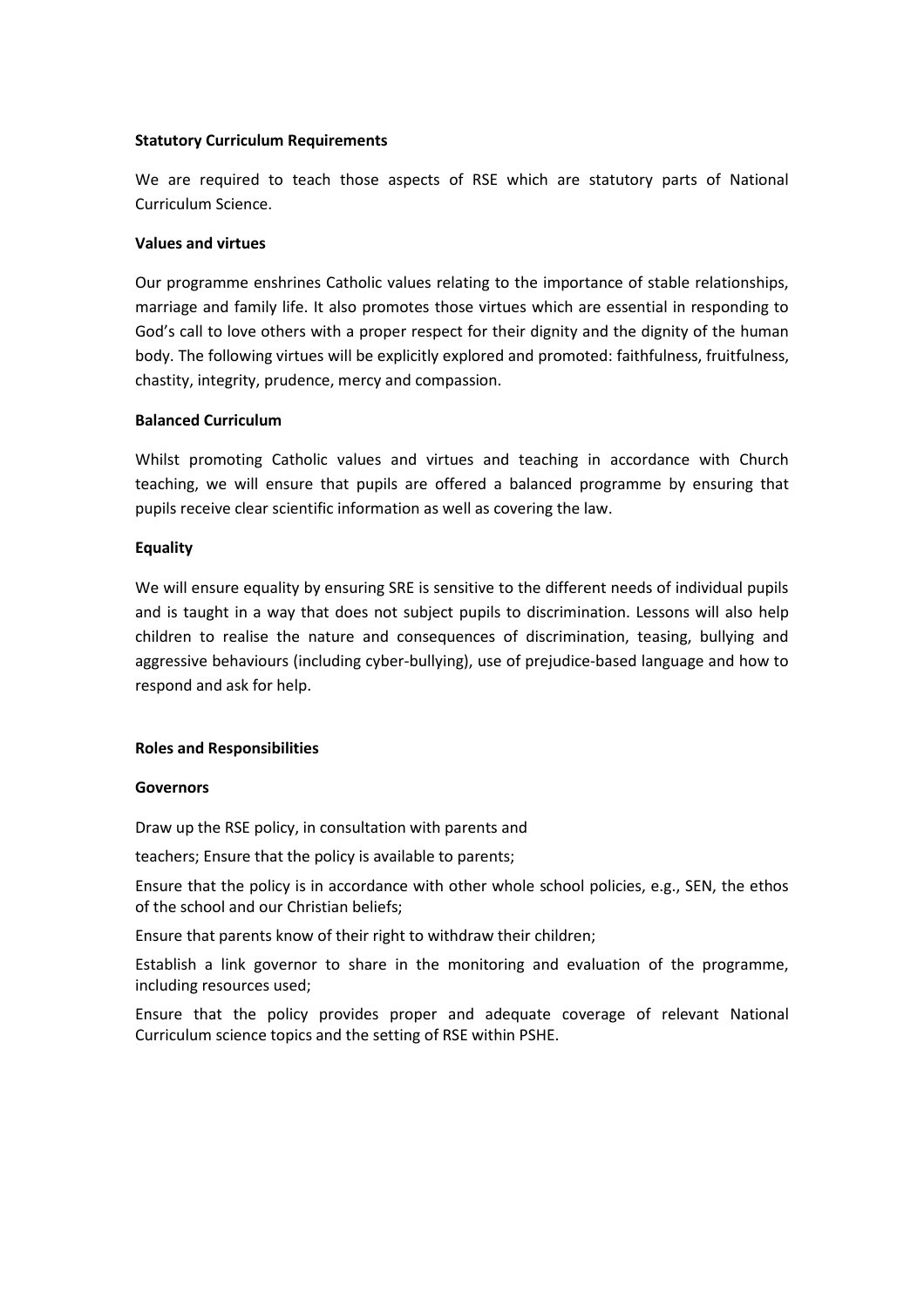#### **Head teacher**

The Head teacher takes overall delegated responsibility for the implementation of this policy and for liaison with the Governing Body, parents, the Diocesan Schools' Service and the Local Education Authority, also appropriate agencies.

## **PSHE/RSE Co‐ordinator**

The co-ordinator with the head teacher has a general responsibility for supporting other members of staff in the implementation of this policy and will provide a lead in the dissemination of the information relating to RSE and the provision of in‐service training. They are supported by the curriculum lead and the member of staff with responsibility for child protection.

# **All Staff**

RSE is a whole school issue. All teachers have a responsibility of care; as well as fostering academic progress they should actively contribute to the guardianship and guidance of the physical, moral and spiritual well‐being of their pupils. Teachers will be expected to teach RSE in accordance with the Catholic Ethos of the school. Appropriate training will be made available for all staff teaching RSE. All staff have been included in the development of this policy and all staff should be aware of the policy and how it relates to them.

## **Parents**

Recognising that parents are the primary educators of their children the school will seek to support them in this task. Parents have the right to be consulted before this policy is ratified by the governors. They will be consulted at every stage of the development of the RSE programme, as well as during the process of monitoring, review and evaluation. They will be able to view the resources used by the school in the relationship and sex education programme.

Should parents wish to withdraw their children they are asked to notify the school by contacting the head teacher. The school will provide support by providing material for parents to help the children with their learning.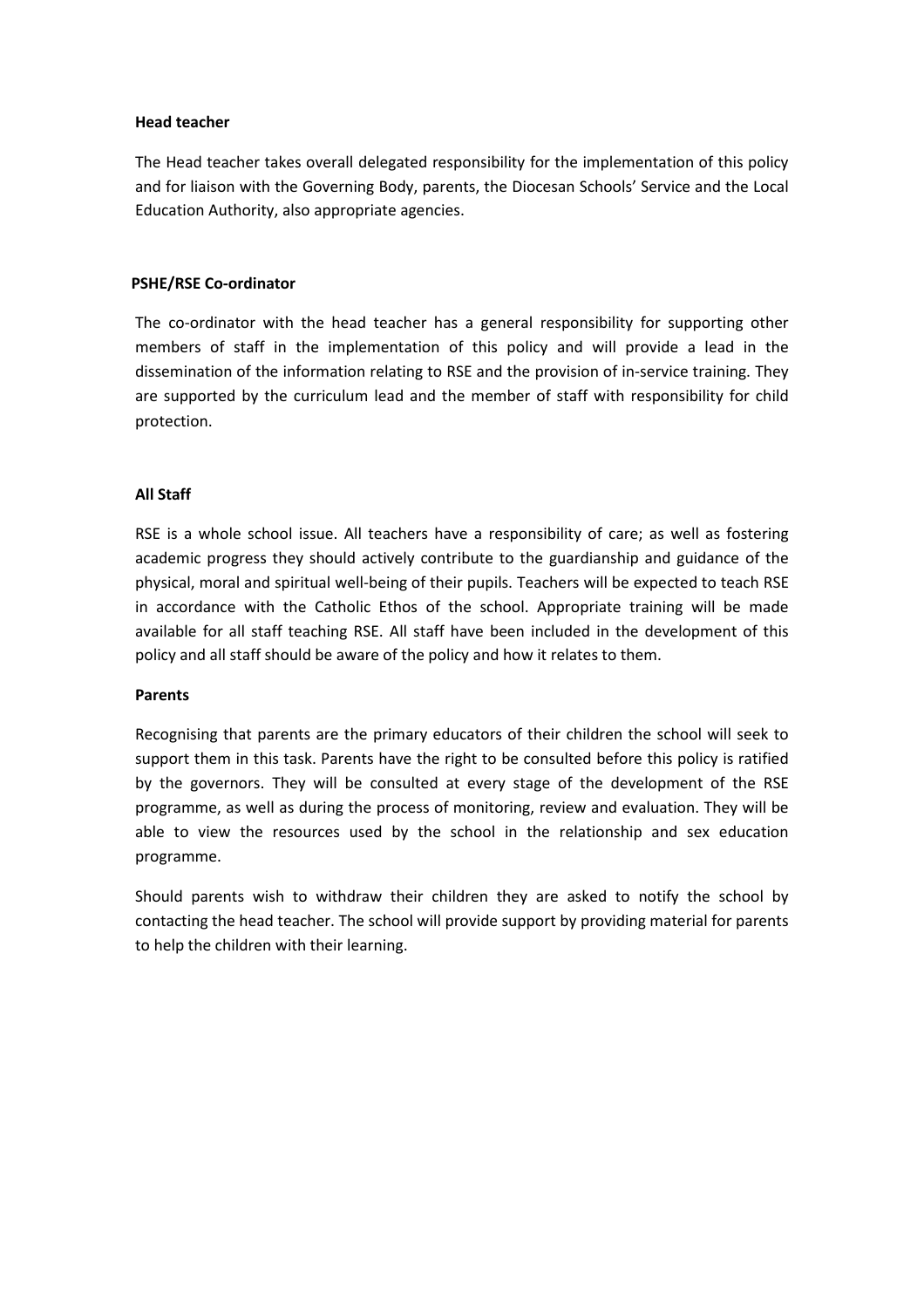# **Provision / Programme**

## **Organisation**

The three aspects of relationship and sex education, attitudes and values, knowledge and understanding, and personal and social skills will be provided in three inter‐related ways: the whole school / ethos dimension; a cross-curricular dimension and a specific relationships and sex curriculum.

# **Programme / Resources**

The main RSE programme will be 'Live life to the full', Ten : Ten resources. St Aidan's RC Primary School also use the following programmes and resources within the PSHE and RSE curriculum;

- o **A weekly 'Statement to Live By'** which forms the theme for that week
- **Come and See** (RE Programme)
- **A PSHE scheme of work** with the RSE programme running within, as themes come up.

# **Staffing**

All staff will be involved in developing the attitudes and values aspect of the RSE programme. They will be role models for pupils of good, healthy, wholesome relationships as between staff, other adults and pupils. They will also be contributing to the development of pupils' personal and social skills. Class teachers have the responsibility for teaching PSHE and, as such, the RSE curriculum.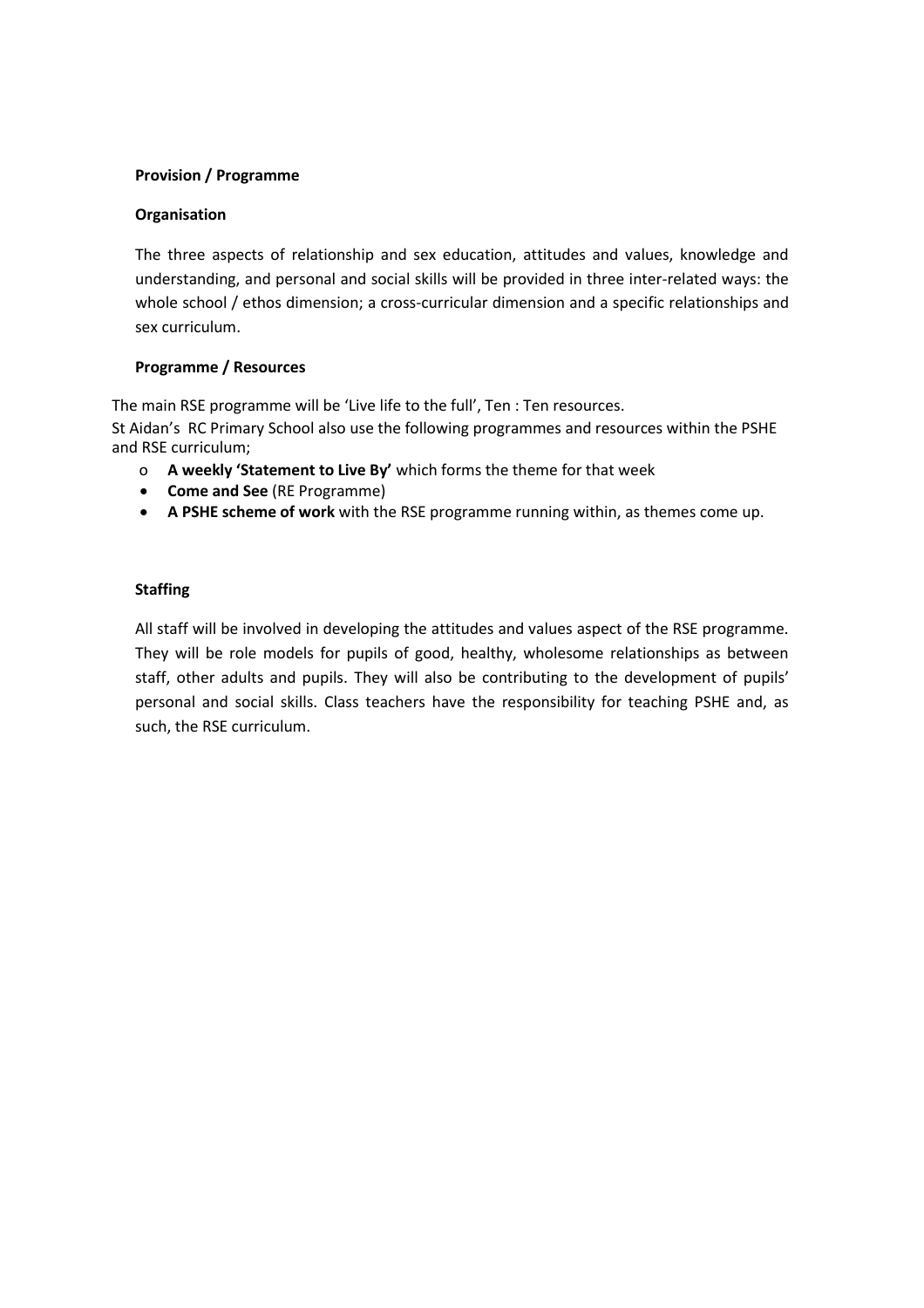#### **Specific Issues**

#### **Inclusion and differentiated learning**

#### **Ethnic and Cultural Groups**

We intend our policy to be sensitive to the needs of different ethnic groups. For some young people it is not culturally appropriate for them to be taught particular items in mixed groups. We will respond to parental requests and concerns.

#### **Pupils with Special Needs**

We will ensure that all pupils receive relationship and sex education, and we will offer provision appropriate to the particular needs of all our pupils, taking specialist advice where necessary.

#### **Relationship to other policies / initiatives**

This RSE policy is to be delivered as part of the PSHE framework and thus contribute to the school's National Healthy School Standard. It includes guidelines about pupil safety and is cross‐ referenced to the Child Protection/ Safeguarding policy.

Pupils with particular difficulties whether of a physical or intellectual nature will receive appropriately differentiated support in order to enable them to achieve mature knowledge, understanding and skills. Teaching methods will be adapted to meet the varying needs of this group of pupils.

## **Guidelines**

The governors recognise that RSE can be a sensitive issue for all concerned and are concerned that teachers' training and support needs are properly provided for. The governors therefore require the school to provide such training and support to all those involved in the RSE programme. This training will cover legislative requirements, Church teaching, the demands of this policy and the development of appropriate skills to deliver the RSE programme.

Children will also need to feel safe and secure in the environment in which RSE takes place. Effective RSE will provide opportunities for discussion of what is and is not appropriate in relationships. Such discussion may well lead to disclosure of a child protection issue. Teachers will need to be aware of the needs of their pupils and not let any fears and worries go unnoticed. Where a teacher suspects that a child is a victim of or is at risk of abuse they should follow the school's child protection policy and immediately inform the designated senior member of staff responsible.

## **Withdrawal**

Parents have the right to withdraw their children from RSE excepting those elements which are required by the National Curriculum science orders. However, we will remind parents of the words of the late Cardinal Hume. He expressed some concerns about withdrawing children from sex education lessons. He wondered whether such action might damage the parent-child relationship in terms of confidence and trust, whether it could really inhibit the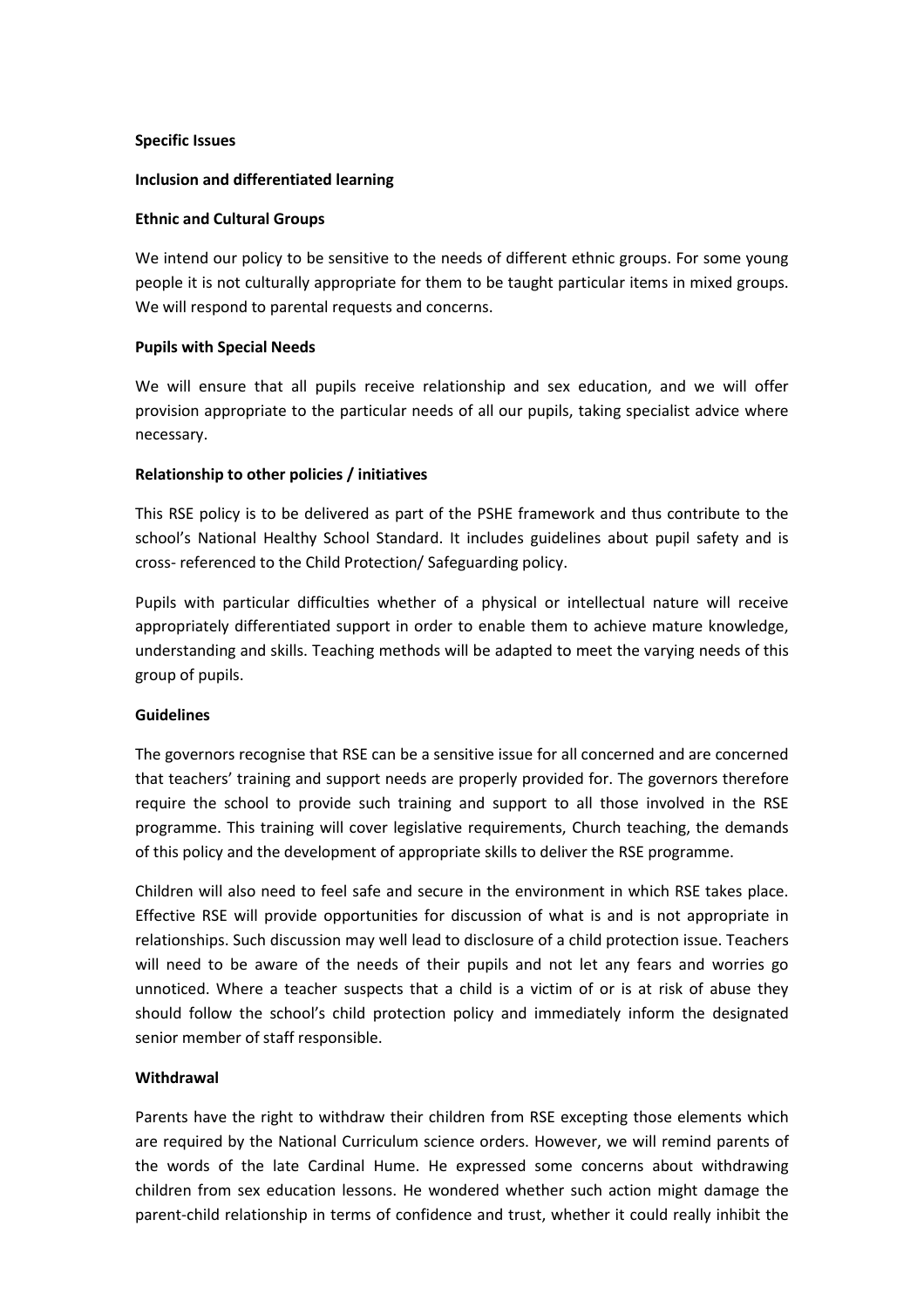passing on of information within peer groups and "might well remove one possible means of correcting, or putting in perspective, the uncontrolled information circulating within peer groups." (Cardinal Hume in a speech given at Bradford, reported in Briefing ….). We believe that the controlled environment of the classroom is the safest place for this curriculum to be followed. Parents will be able to examine the programme their children are following and provide additional preparation and information as they wish.

## **Children's questions**

The governors want to promote a healthy, positive atmosphere in which RSE can take place. They want to ensure that pupils can ask questions freely, be confident that their questions will be answered, and be sure that they will be free from bullying or harassment from other children. Some questions may raise issues which it would not be appropriate for teachers to answer during ordinary class time, e.g., where a child's questions hints at abuse, is deliberately tendentious or is of a personal nature.

# **Controversial or Sensitive issues**

There will always be sensitive or controversial issues in the field of RSE. These may be a matter of maturity, of personal involvement or experience of children, of disagreement with the official teaching of the Church, of illegal activity or other doubtful, dubious or harmful activity. The governors believe that children are best educated, protected from harm and exploitation by discussing such issues openly within the context of the RSE programme. The use of ground rules, negotiated between teachers and pupils, will help to create a supportive climate for discussion.

(See also 'Sex and Relationship Guidance '. DCSF 2000 and Welsh Assembly Government*, Relationship and sex education in Schools, Circular 019/2010*, Cardiff: Welsh Assembly, 2010 for more detail)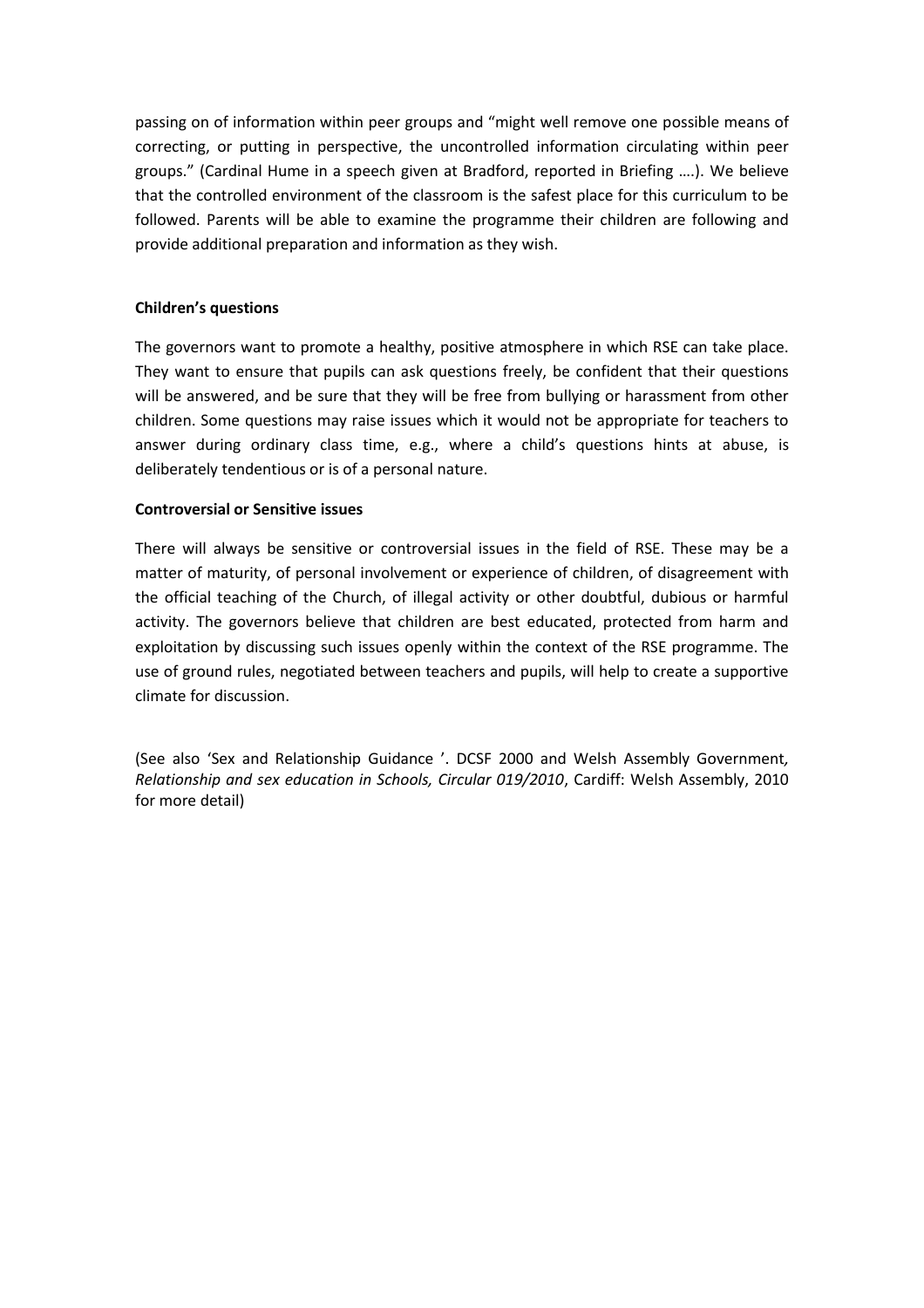#### **Confidentiality and Advice**

All governors, all teachers, all support staff, all parents and all pupils must be made aware of this policy, particularly as it relates to issues of advice and confidentiality.

All lessons, especially those in the RSE programme, will have the best interests of pupils at heart, enabling them to grow in knowledge and understanding of relationships and sex, developing appropriate personal and social skills and becoming appreciative of the values and attitudes which underpin the Christian understanding of what it means to be fully human.

Pupils will be encouraged to talk to their parents/carers about the issues which are discussed in the programme. Teachers will always help pupils facing personal difficulties, in line with the school's pastoral care policy.

#### **Safeguarding Procedures**

If a teacher has any concerns re the welfare of a particular child then that teacher will make a dated note of their worries and liaise with the nominated persons on the staff. Any information thus obtained will be regarded as strictly confidential and will be passed to staff on a need to know basis only. After consultation it is the decision of the Head teacher as to whether the information is forwarded to the relevant body.

Teachers should explain to pupils that they cannot offer unconditional confidentiality, in matters which are illegal or abusive for instance. Teachers will explain that in such circumstance they would have to inform others, e.g., parents, head teacher, but that the pupils would always be informed first that such action was going to be taken.

If there is a suspicion of possible abuse teachers will follow the school's child protection / safeguarding policy.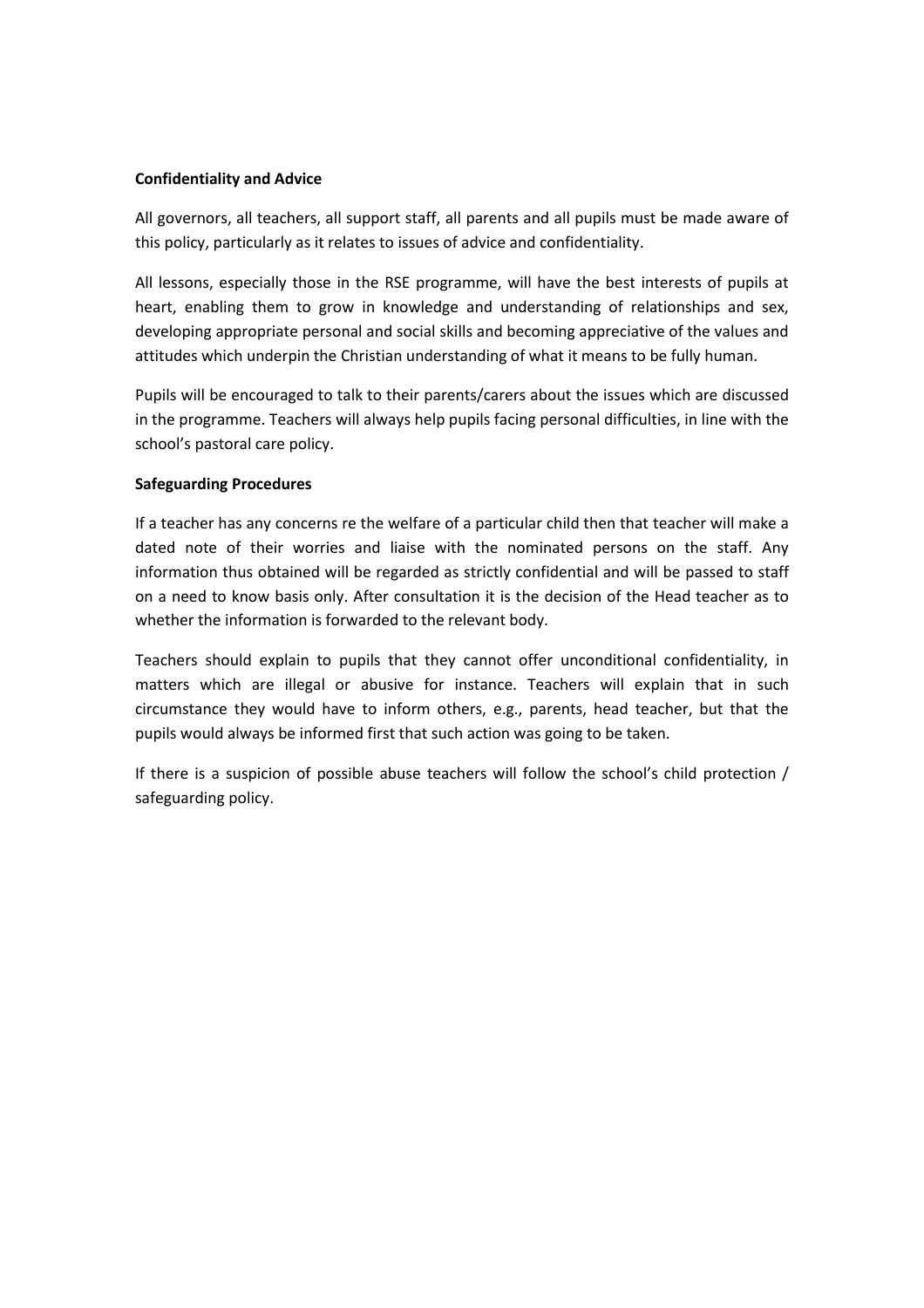# **External Visitors**

National Healthy School criteria 1.7 requires schools 'to involve professionals from appropriate external agencies to create specialist team to support the delivery and improve skills and knowledge…'

Our school will often call upon help and guidance from outside agencies and health specialists to deliver aspects of health promotion. It must however be noted that such visits will always complement the current programme and never substitute or replace teacher led sessions. The delivery will also be in line with the Church's teaching<sup>6</sup>.

It is important that any external visitor is clear about their role and responsibility whilst they are in school delivering a session. Any visitor must adhere to our code of practice developed in line with CES guidance 'Protocol for Visitors to Catholic Schools'

Health professionals should follow the school's policies, minimising the potential for disclosures or inappropriate comments using negotiated ground rules and distancing techniques as other teachers would. They will ensure that all teaching is rooted in Catholic principles and practice.

# **Monitoring, review and evaluation**

The RSE Coordinator will monitor provision by scrutinising plans, schemes of work and samples of pupils work. The programme will be evaluated biennially. Governors will carry out their own audit of the policy and will consider all such evaluations and suggestions before amending the policy. Parents will also be consulted. Governors remain ultimately responsible for the policy.

Date of Implementation/Review: September 2021 Date of next Review: September 2022

This policy will be reviewed every year/two years by the head teacher, RSE coordinator, the governing body and staff.

## Named Persons

Mrs J Teer and Mrs A Howe – RSE/PSHE Co-ordinator and Staff Governor Mr Michael Moran – Head teacher

| Author of     | Julie Teer | Job role:              | <b>RSE Co-ordinator</b> |
|---------------|------------|------------------------|-------------------------|
| document:     |            |                        |                         |
| Date document | June 2020  | <b>Approval by</b>     |                         |
| created:      |            | <b>Governing Body:</b> |                         |

6 Protocol for Visitors to Catholic Schools, CES, Feb. 2011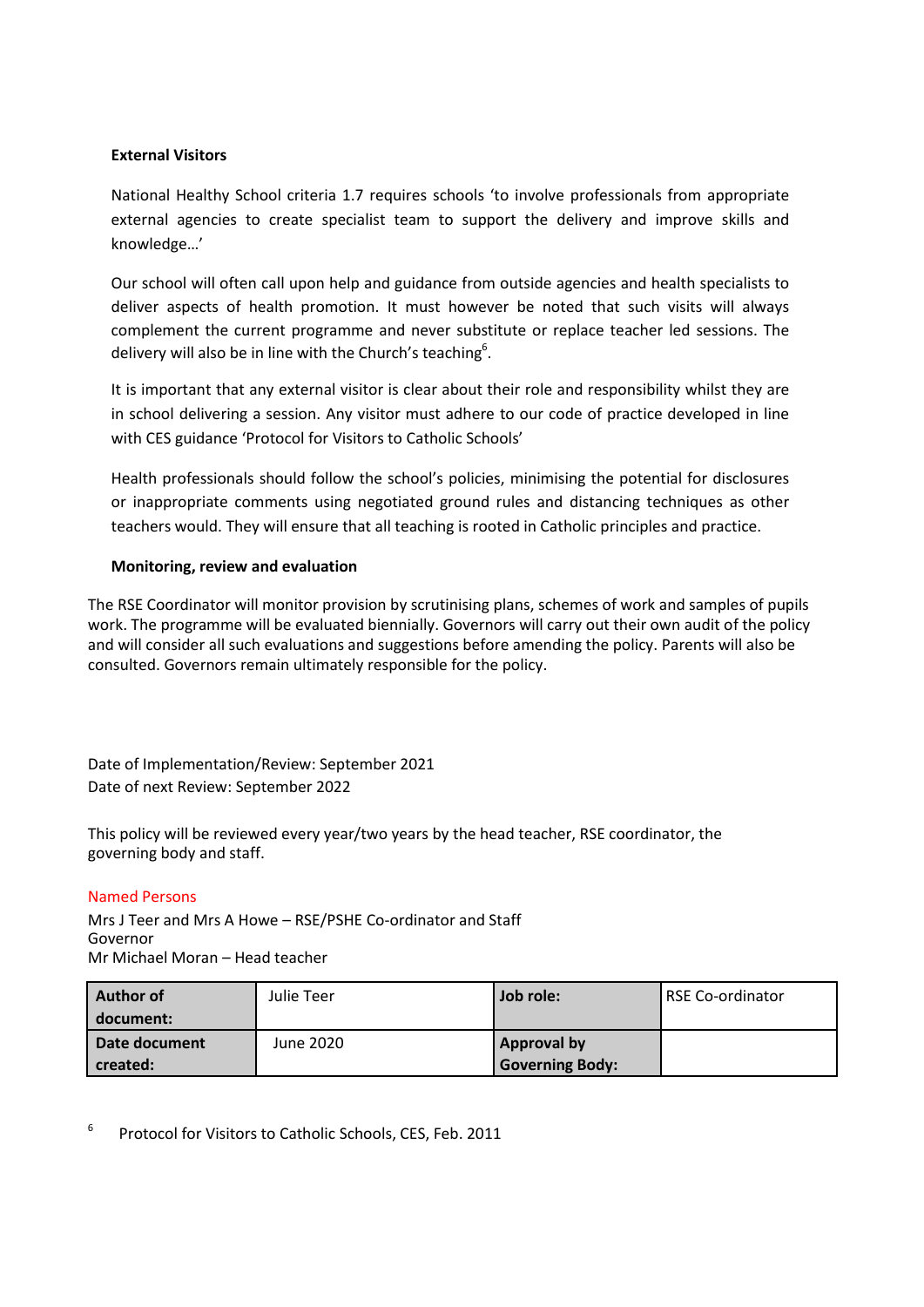# Appendix 1

# Sex and Relationship Education (SRE) Foundation Stage (3-5 years)

- Learn that they are created uniquely by God
- Learn the their body is a gift from God
- Name the main parts of the body
- Learn about babies growing into children and adults
- Learn that babies have special needs
- Learn that family and friends should care for each
- Recognise and deal with feelings in a positive way.

## Key stage 1 (5-7 years)

- Recognise that they are created by God
- Know that humans move, eat, grow and reproduce
- Name parts of the body (set out exactly what should be learnt)
- Recognise themselves as male and female
- Learn how to improve personal hygiene
- Know that there are different types of families
- Recognise the roles of individuals, within the family
- Know that secure loving relationships within the family are important
- Recognise that families and friends care for each other.
- Learn that humans can produce babies
- Learn that babies grow into children and adults
- Hear about the ideal of loving and sharing in a Christian marriage
- Understand how to treat themselves and others with mutual respect and dignity
- Understand that their bodies are special and develop ways to protect and respect them
- Reflect on their contributions to building up loving family relationships
- To recognise, name and deal with their feelings in a positive way

• Become aware of what makes them feel uncomfortable and develop simple strategies for dealing with uncomfortable situations.

• Be able to talk about their emotions

## Key stage 2 (7-11 years)

- Learn the main stages of the human life cycle from birth to death.
- Learn about daily routines to care for your body and understand about a healthy lifestyle
- Explore the sacrament of marriage as an expression of love
- Investigate why parents need to care for their families
- Learn about themselves as a child of God and their body as a God's gift to them
- Develop awareness of the life cycle from conception to birth
- Deepen the understanding about what is meant by relationships within families
- To learn about unacceptable behaviour from their peers, including online and what to do if they feel concerned or worried.
- Explore ways to reflect God's unconditional love in their lives.
- Explore the changes that come about through changes, body and feelings/emotions (including menstruation)
- Explore the need for a healthy life-style
- Learn how to manage their feelings as they change.
- Investigate what is involved in bringing up children